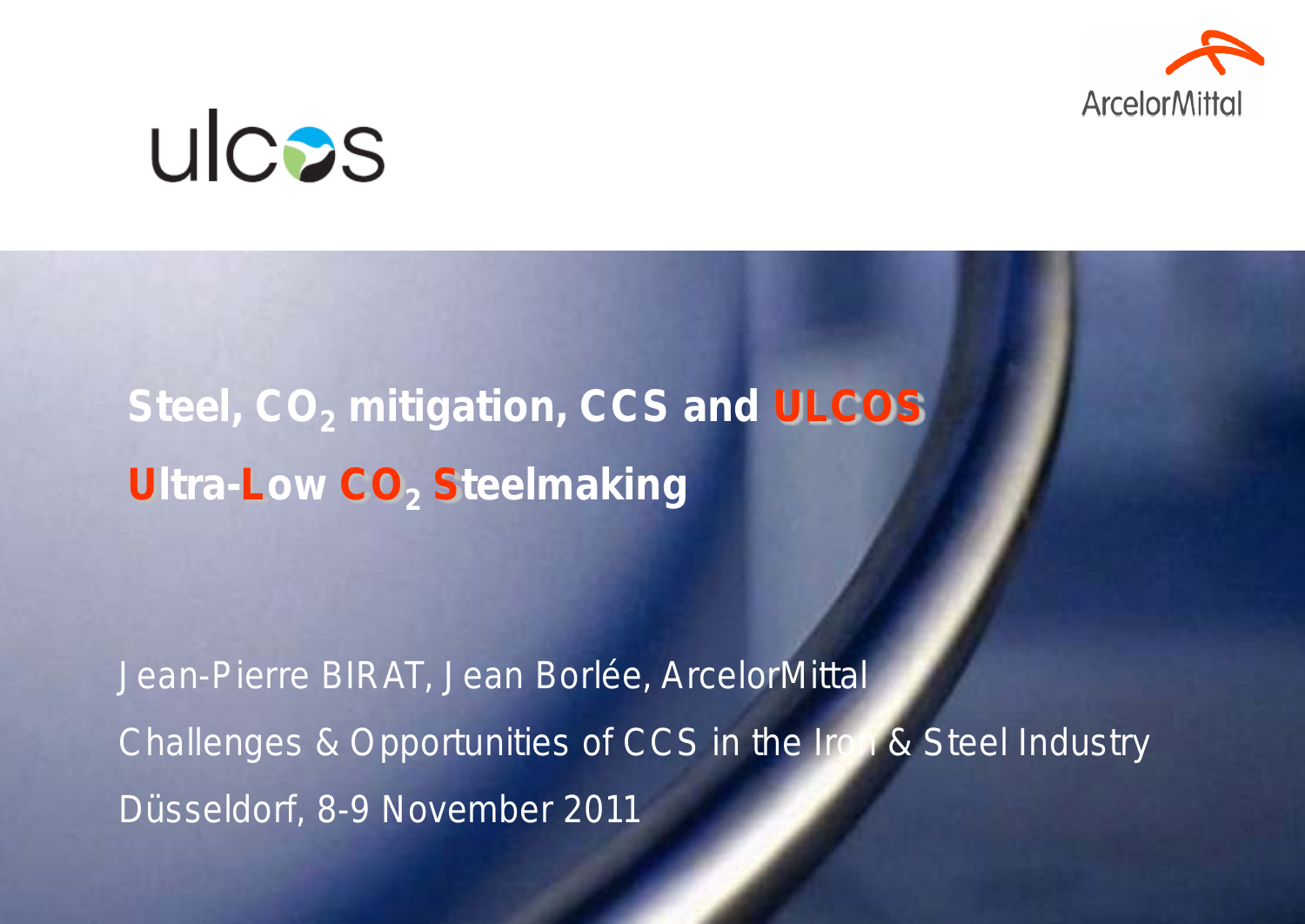

### **Steel & CO<sub>2</sub>**

- Steel produces about 5% of the world anthropogenic  $CO<sub>2</sub>$  emissions (3-8%)
- 70% of steel is produced, today, in integrated steel mills, 30% in EAF mills (recycled steel=scrap, circular economy)
- integrated mills use coal (coke) as a reducing agent and transform it into  $CO<sub>2</sub>$ , when it scavenges metallic iron from iron ore in a Blast Furnace. "Ironmaking" accounts for roughly 80% of emissions and is thus the process that needs to be made carbon-lean.
- Steel simply cannot use technologies developed by other sectors: it had to develop its own solutions.
- Thus, to investigate, select and eventually develop them from scratch, the steel sector in Europe has launched a common initiative called ULCOS.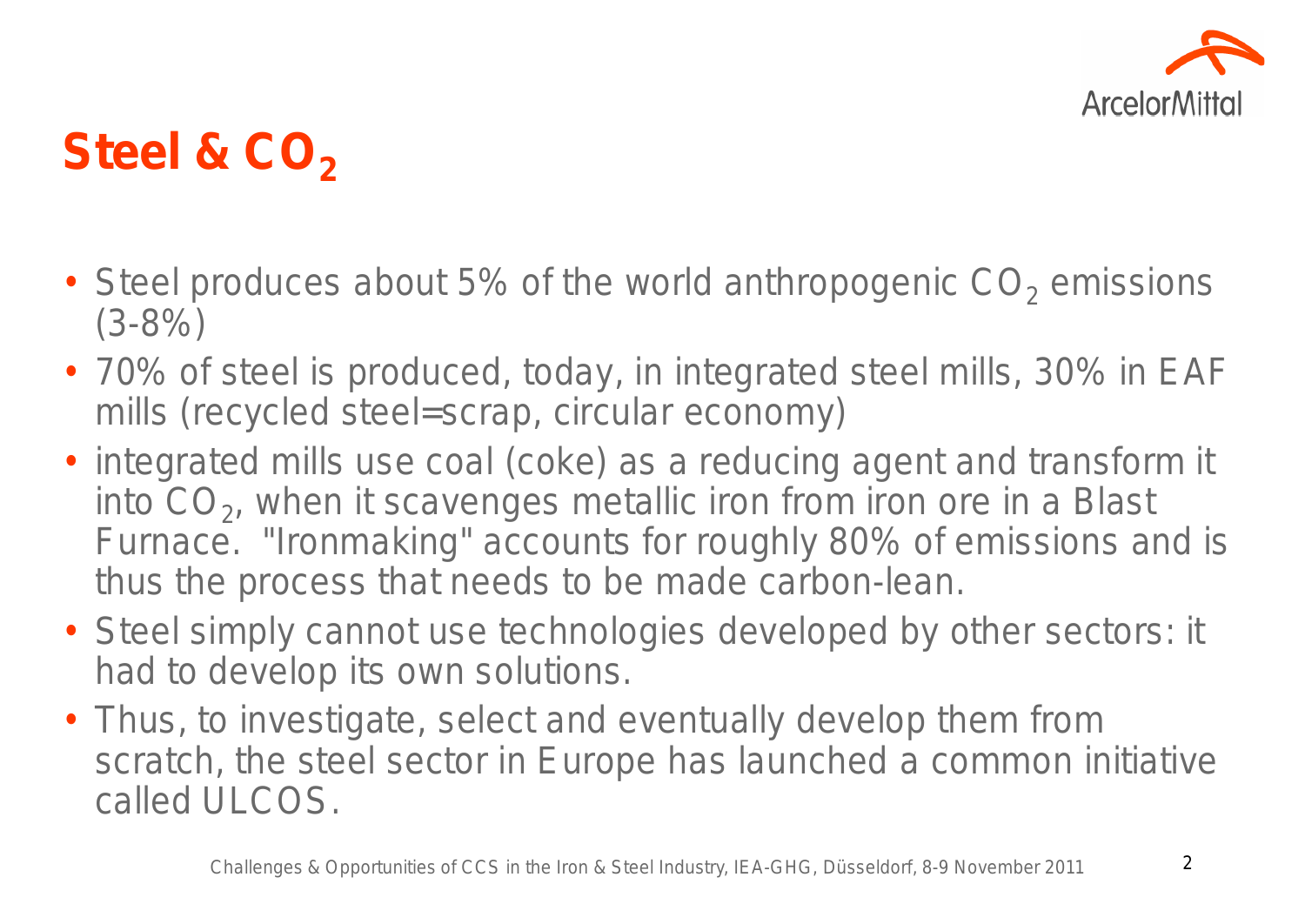

### **The ULCOS approach**

- the ULCOS approach was developed in the early 2000s and implemented in a major EU program in 2004:
	- from a broad panel of potential production routes (80), select those which can deliver a credible cut in emissions of 50% or more
	- carry out this selection process inside the ULCOS consortium
	- choose the most realistic solutions and scale them up within the same consortium
	- the scale up process is now called ULCOS II
- ULCOS has been the largest and most comprehensive effort in the Steel sector all over the world to identify and practically develop carbon-lean production routes. The 80 routes have been studied in great detail, to the level of other publications in the field.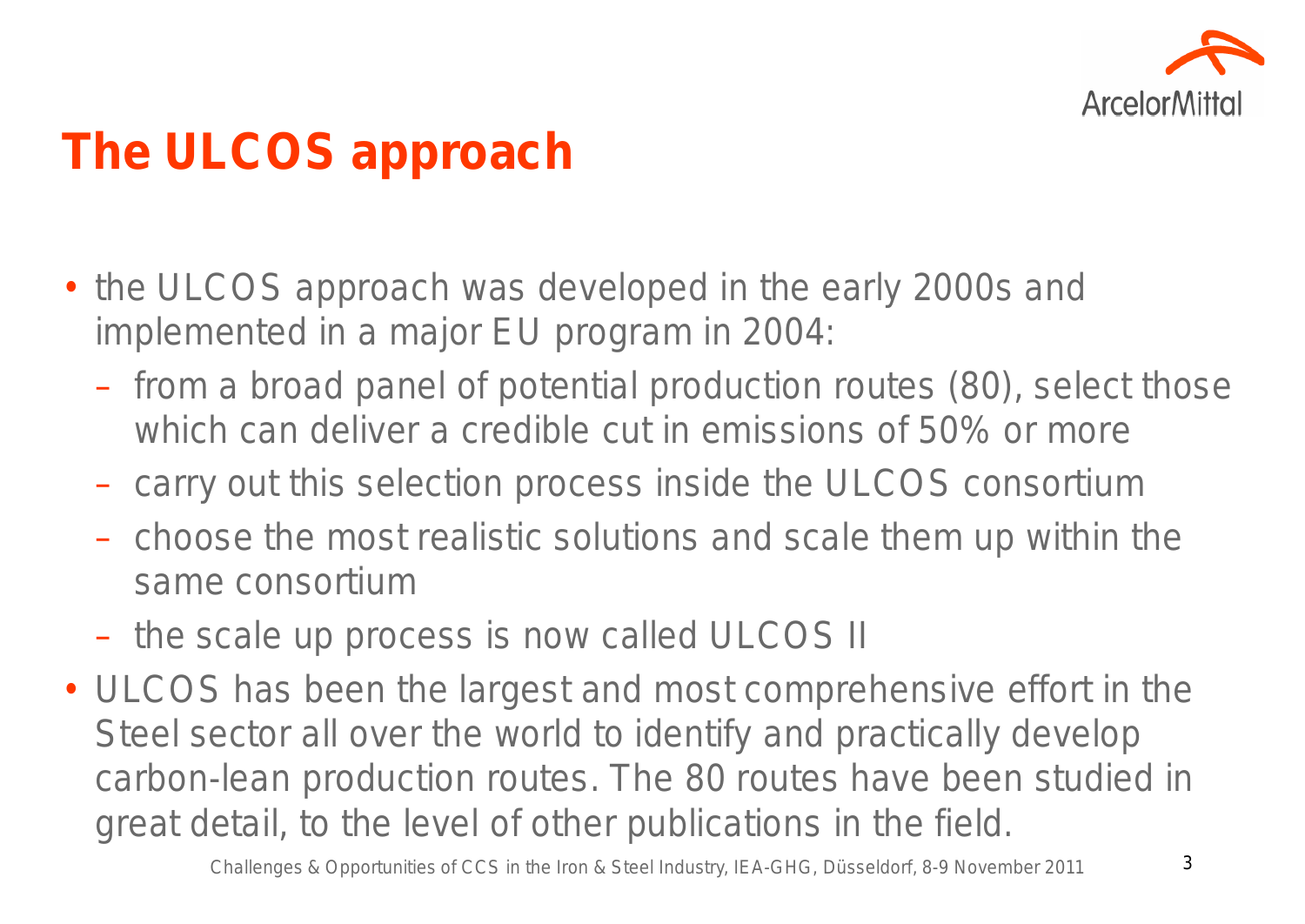

# The 4 UIC<sup>2</sup>S process routes

| Coal & sustainable biomass                                   |                                       | <b>Natural gas</b>                            | <b>Electricity</b>                 |
|--------------------------------------------------------------|---------------------------------------|-----------------------------------------------|------------------------------------|
| <b>Revamped BF</b>                                           | Greenfield                            | <b>Revamped DR</b>                            | Greenfield                         |
| <b>ULCOS-BF</b><br>2.600K                                    | <b>HIsarna</b>                        | <b>ULCORED</b>                                | <b>ULCOWIN</b><br><b>ULCOLYSIS</b> |
| Pilot tests $(1.5 t/h)$<br><b>Demonstration</b><br>under way | Pilot plant (8 t/h) start-<br>up 2010 | Pilot plant (1 t/h) to be<br>erected in 2013? | Laboratory                         |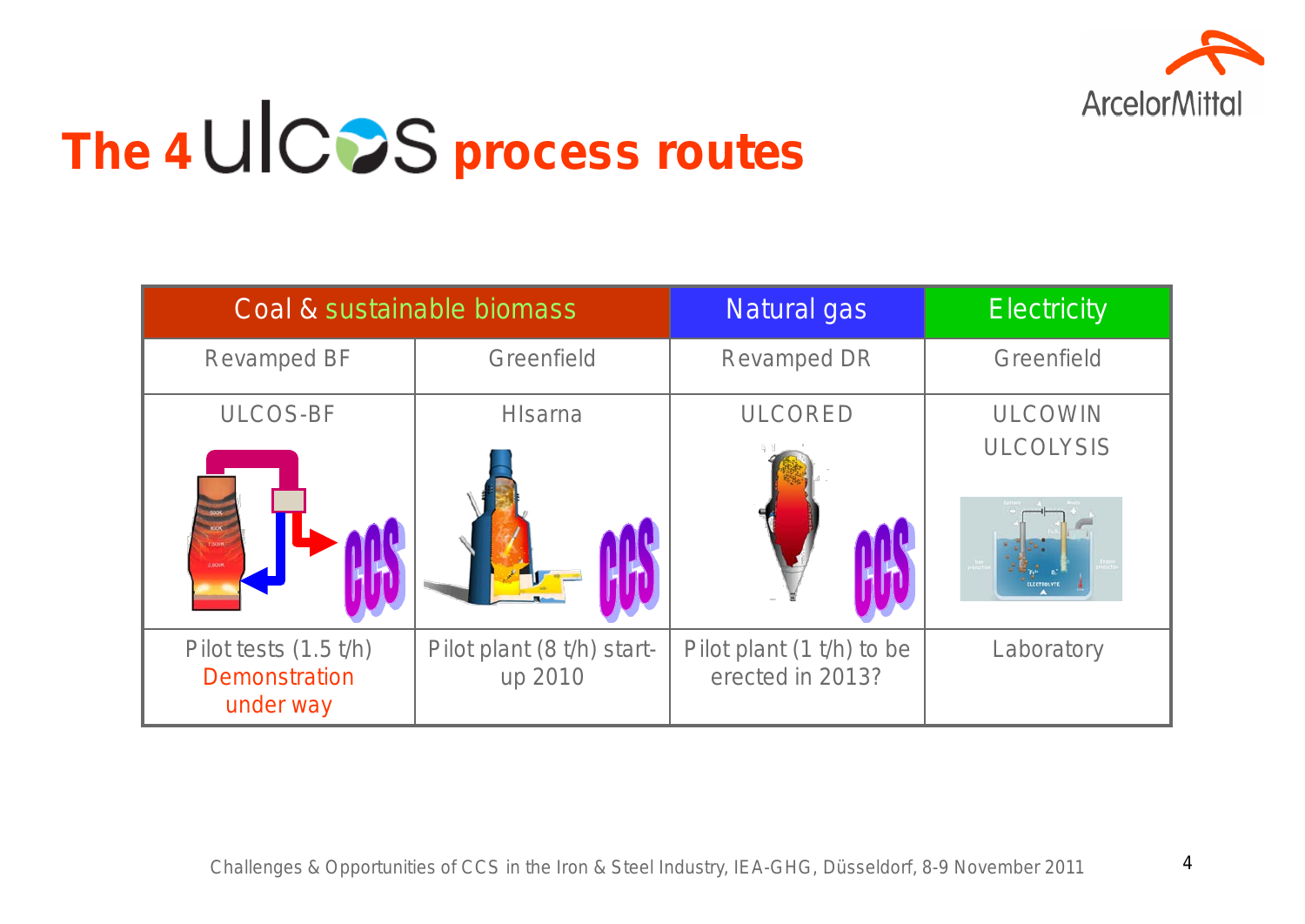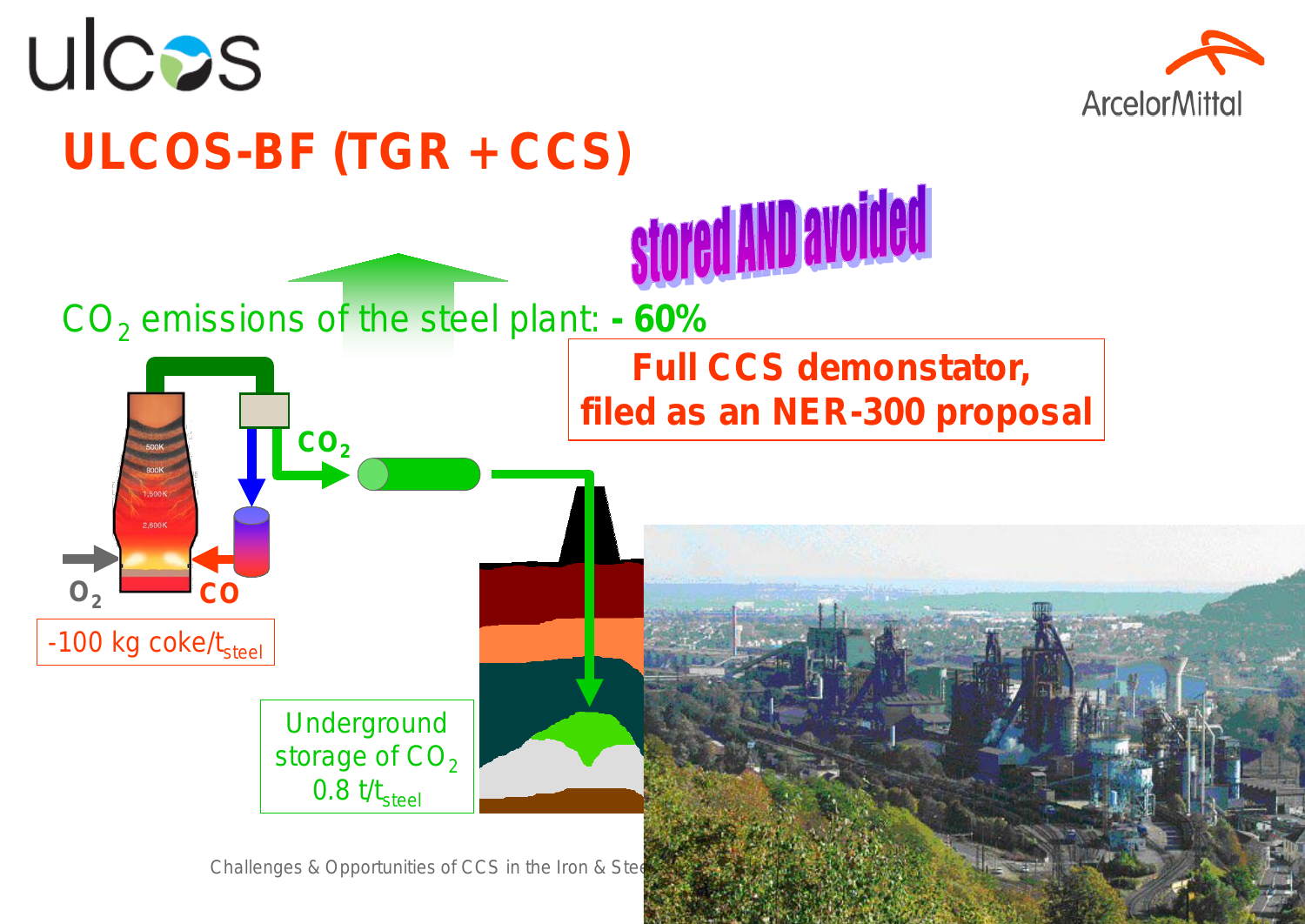



### **HIsarna, smelting reduction**

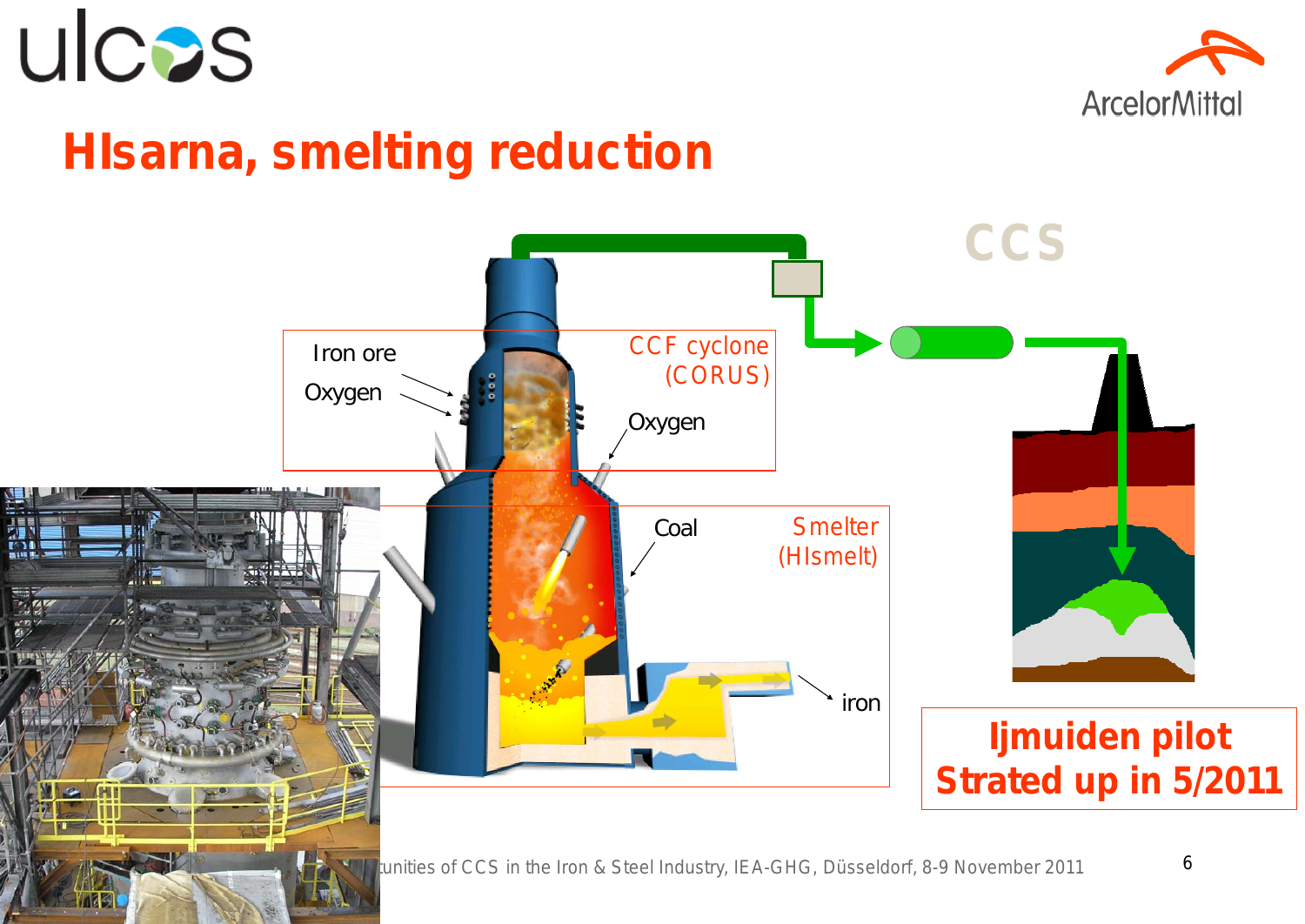

#### **HIsarna, smelting reduction**









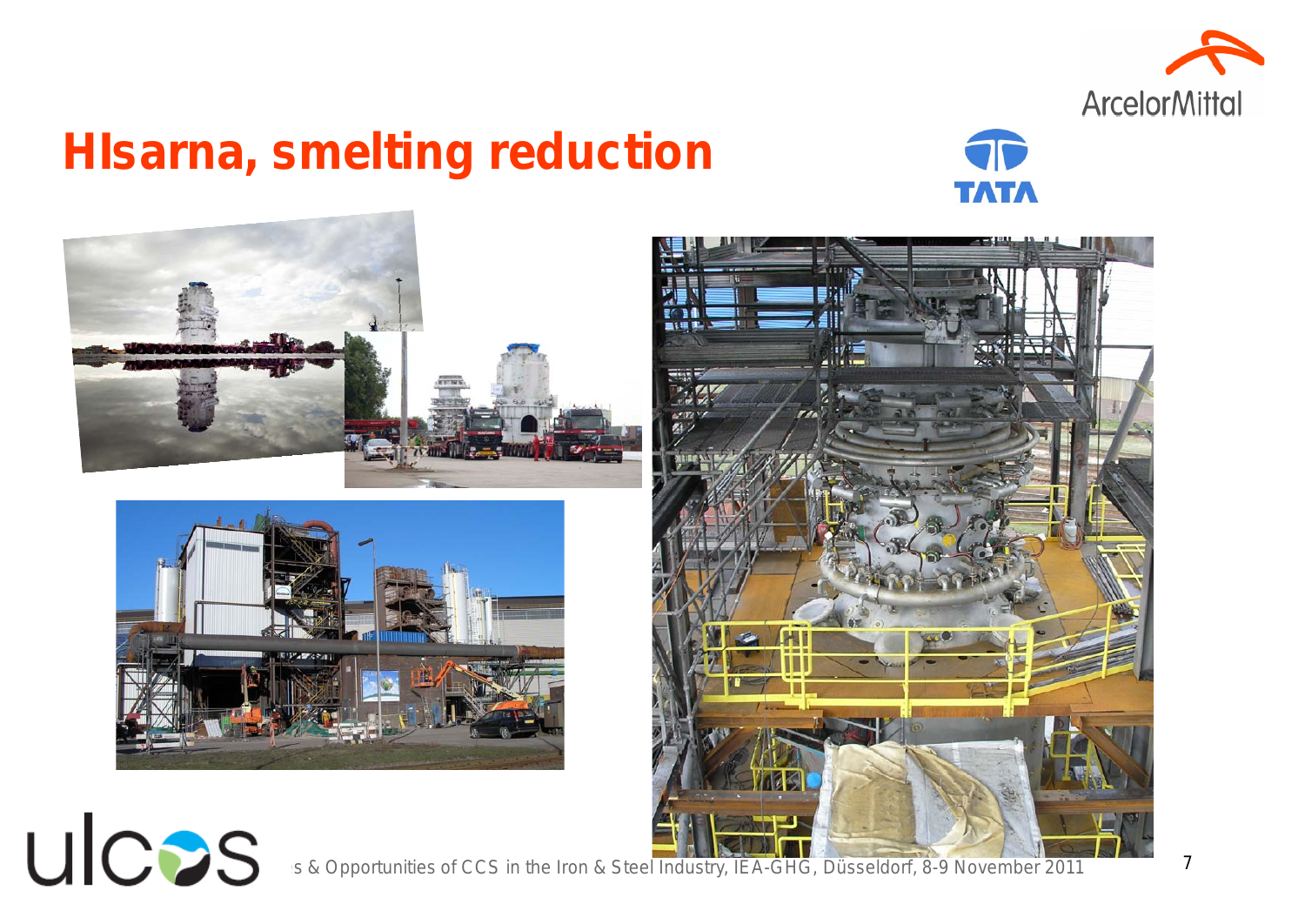

### **CCS in ULCOS is an original process…**

- CCS applied to Steel production cuts  $CO<sub>2</sub>$  emissions ( $>$  50%) but also energy input (-25% coke consumption for ULCOS-BF)
- CSC also improves productivity (20-30% for ULCOS-BF)
- $\bullet$  ... and cuts  $CO<sub>2</sub>$  abatement cost by half compared to an end-of-pipe solution
- in the steel case, the CAPTURE part of CCS is an original concept (in-process capture), which does not have much in common with power-plant solutions; the STORAGE part might also be substantially different
- in the Steel sector, CCS will not be a bridging technology, at least for the next 50/100 years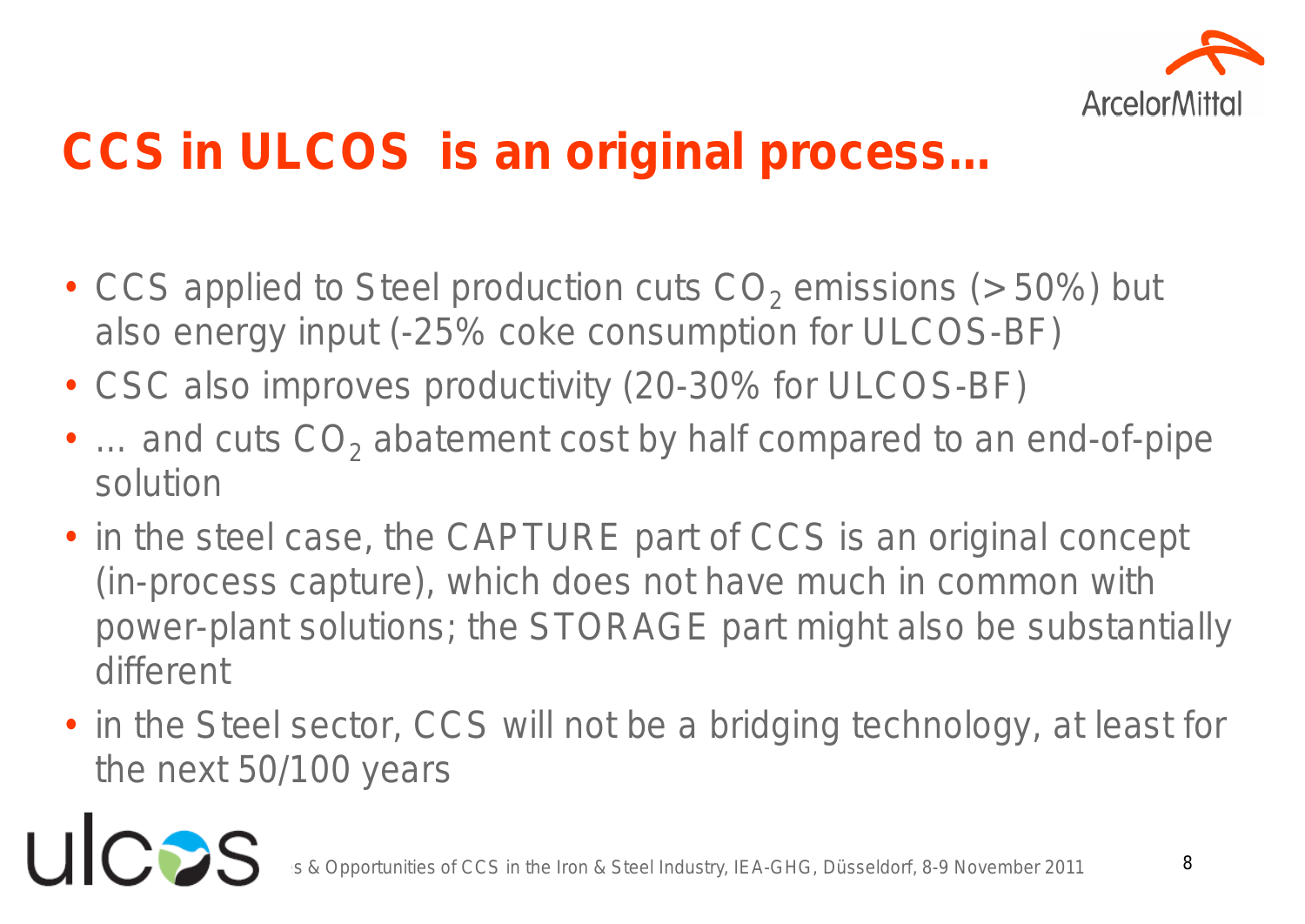

### **The future…**

- pilot & demonstrator to be built and started up within 5 years
- the demonstrator is to operate for at least 10 years
- Industrial deployment, based on "technological realism" (feasibility), might start in the 2020s
- ... but, beyond these technological issues, there remains many political and economic issues, which will have to be tackled at the appropriate geopolitical scale
- parallel to ULCOS-BF, we have been developing a line of ULCOS solutions, targeted at the world more tan at Europe, which ought to reach maturity with a delay (5 to 20 years)
- *it seems to us premature and rather meaningless to publish cost data for CCS in the Steel sector, before a demonstrator is in place.*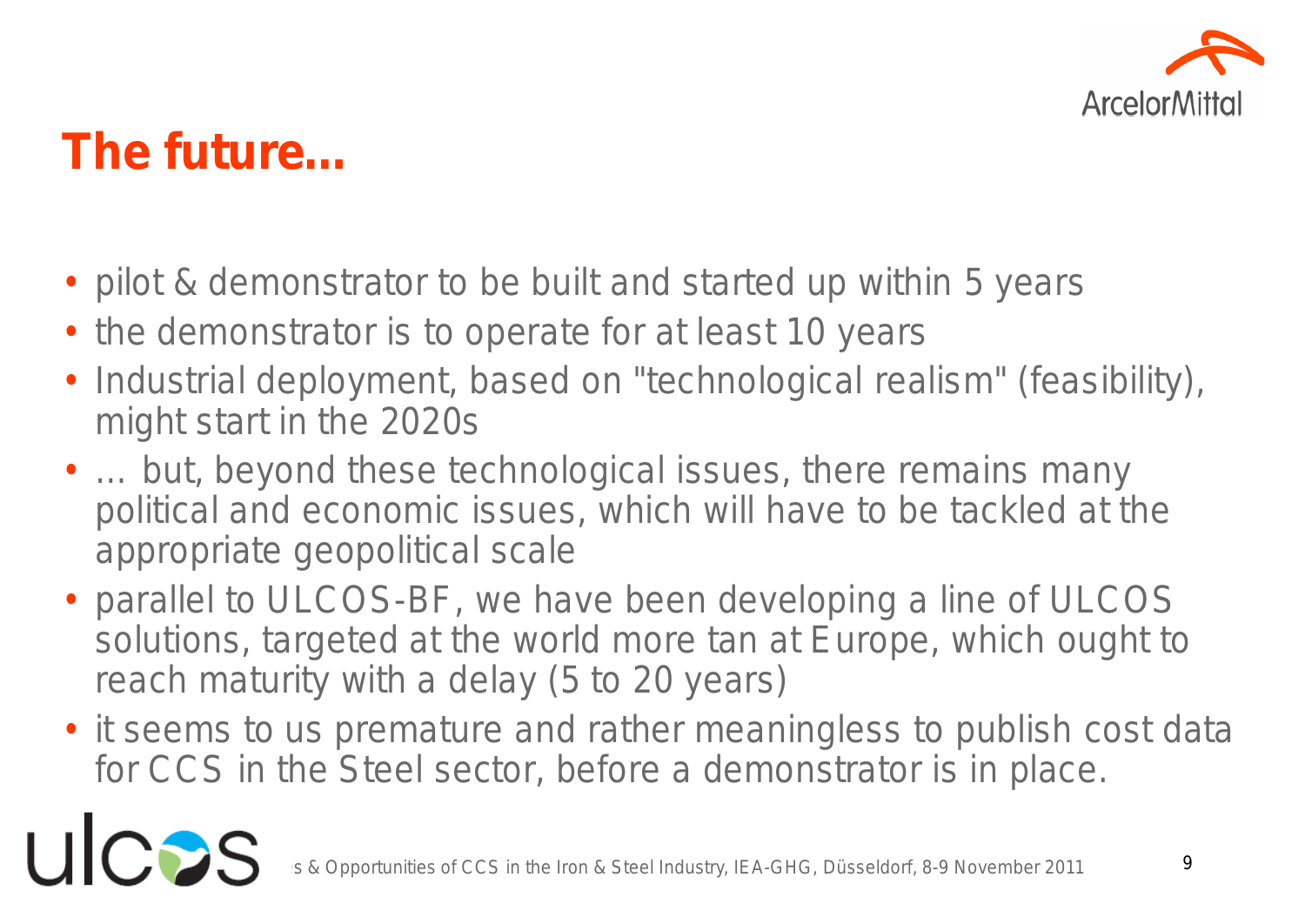